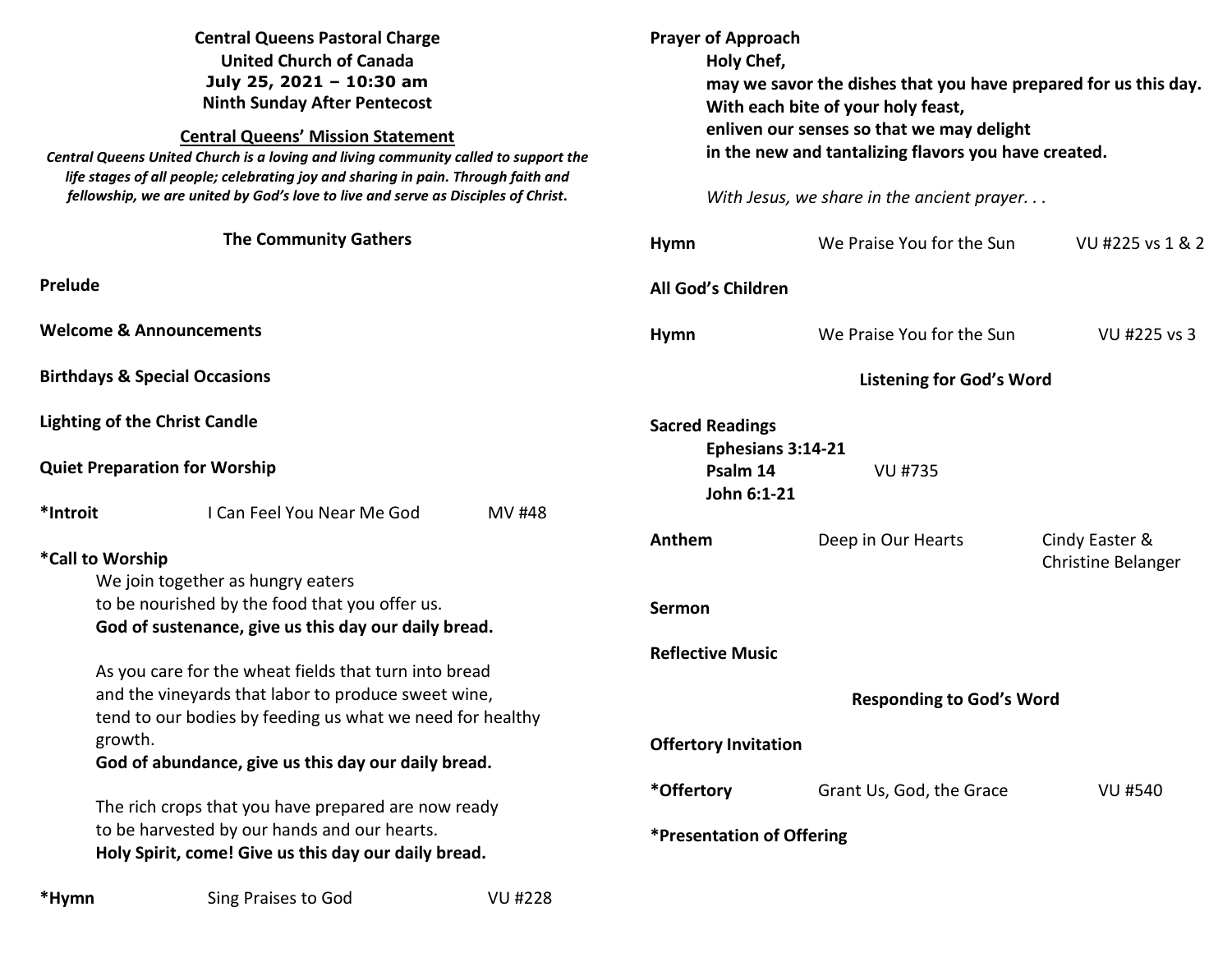# **\*Offertory Prayer**

**God of wonders, who enabled Jesus and Elisha to feed the multitudes, bless these gifts and use them to fill empty stomachs and empty hearts. May our offerings be multiplied to abundantly nourish all the people.** 

## **Prayers of Thanksgiving and Intercession**

Into the unrest around us, call out to us. **Come near to us and overcome our fear.** 

**\*Hymn** Christ Has No Body Now but Yours MV# 171

### **\*Blessing**

God's love is overwhelming! As we have been fed this day by the Word, let us go and offer the food of life to others. Grant us holy instincts of faith as we trust in you, O God, to place the final touches on our culinary masterpieces. **Amen.**

\***Choral Benediction** When You Walk from Here VU #298 x3

### **Postlude**

 **\*** Please stand as you are able

**Ministers** All of us

**ClergyClergy Careg Davis**<br>**Clergy Rev Greg Davis** Tuesday, Wednesday & Thursday 9 am – 12 pm Office Phone 902-964-2291 Email minister@cquc.ca

**Ministry of Music Kirk Neville**Website https://cquc.ca/index.htm Phone 902-786-9222 Email nevillevurry1@hotmail.com

## **Church Office**

| Office Hours | Wednesday & Thursday |
|--------------|----------------------|
|              | $9$ am $-12$ pm      |
| Phone        | 902-964-2221         |
| Email        | office@cquc.ca       |

**A Warm Welcome to All** – We are delighted you've joined us. May God's word today strengthen your faith, inspire curiosity and learning, and motivate your service of others. All are welcome.

# **Life and Work of Our Church**

 **Greg's Office Hours:** Tuesday, Wednesday and Thursday from 9 am – 12 pm. If anyone is in the hospital or would like a visit from Greg, please call him at 902-964-2291. If you wish to meet with Greg outside the scheduled hours, please call 902-964-2291 or email minister@cquc.ca for an appointment.

**Special Official Board Meeting** – A special Official Board meeting will be held today after the worship service. The agenda item is a request from the North Wiltshire Cemetery Committee to lease a portion of the cemetery to the community to erect a memorial stone.

**FundScrip** –Janet will be placing an order today. Next order date will be August 8<sup>th</sup>. You can reach Janet by email (<u>jhowes1969@gmail.com</u>) or by phone (902-393-1527). Ordering will be every 2 weeks. E-transfers accepted.

**E-Transfers** – Central Queens United Church is set up to accept E-Transfers. If you wish to give your offerings through E-Transfer, please send via email to veldabertram@gmail.com.

**Central Queens Emmaus Walkers** – Central Queens Emmaus Walkers will be taking a break over the summer. See you in September!!

**Weekly Bulletins** can be sponsored by you in celebration or remembrance of a loved one. There is a signup sheet on the table at the back of the sanctuary. Cost is \$20.00.